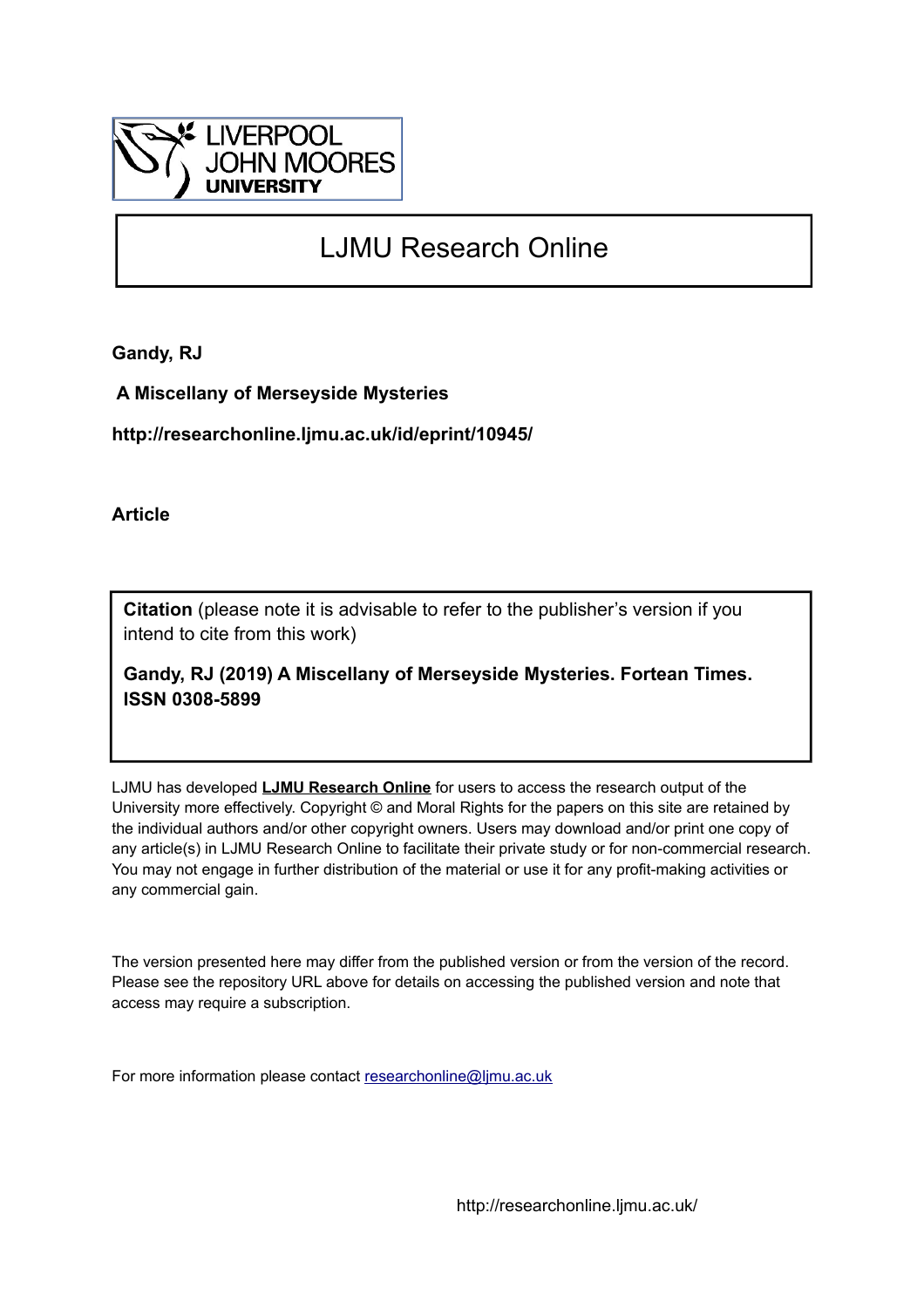# **A Miscellany of Merseyside Mysteries- Article for Fortean Times – Rob Gandy**

Readers of my *FT* articles will know that I have a particular interest in collecting and recording testimonies of genuinely weird first- and second-hand experiences that people have had. I infer that my articles and presentations mean that individuals are comfortable approaching me, knowing that they will receive a sympathetic ear; although I always ensure that I 'test' their stories as far as is reasonably possible for authenticity, consistency and completeness. Following my *Strange Stories From Southport* article **[FT370:42-45]** I received a number of stories via *FT* itself and direct communication. I was also given new stories by attendees at my occasional fundraising events. As a result I found that I had an eclectic collection of extraordinary testimonies, where the only real connection between them is that they all have some link to the Merseyside area. Therefore, I present herein a veritable Smorgasbord of the bizarre for your delectation!

#### **ROB BRAY'S** *IT HAPPENED TO ME*

*FT* readers will have enjoyed Rob's first-hand accounts of what happened to him over the years in the Southport area **[FT375: 77]**, which he says were prompted to write by my aforementioned article. Paul Sieveking kindly put us in touch with one another, and I was privileged to liaise with Rob to help flesh out his stories. I will not repeat them here, but it will be recalled that they involved: his being pixie-led amongst the Birkdale Dunes, adjacent to the Hillside and Royal Birkdale Golf Clubs; his car being violently rocked by unseen hands whilst parked near the Royal Birkdale Golf Club; and his coming across a circle of large dog prints with no entrance or exit points, which brought to mind the Formby black dog legend of 'Old Trash'. They are definitely worth a repeat read!

#### **PHANTOM CONCORDE**

It was mid to late August 1975, and so Len Chester (pseudonym) was 15 years of age. Together with his Mum and Dad (now deceased) he had gone on a weekend trip to Shropshire in the old ambulance that his Dad had converted into a mobile home/ caravanette. They stayed at a campsite in either Arley or Hampton Loade, and visited the Severn Valley railway where there was a locomotive that he was particularly interested in. It had recently arrived in an un-restored state and was at Bewdley Station that weekend.

They also travelled on a steam train, which got delayed for a while at Hampton Lode station. Everyone disembarked onto the sunny platform until the delay was over, including as he recalls, a carriage full of nuns! Just then a Spitfire aircraft flew past and someone remarked that there was an airshow in the vicinity.

Later that day, a fine Sunday afternoon, they left for home on Merseyside and had not travelled very far, perhaps 15-20 minutes into the journey. Len's father did not drive fast and therefore they were probably north of Bridgnorth on the A442, which was the most direct route. This is reinforced by Len's clear recollection that nearer home they passed an overbridge of the old Ellesmere branch line, which is situated on the A525 between Whitchurch and Wrexham.

They were out in the countryside when suddenly to their left, behind (at first) a low hedge, they saw the quite unmistakable shape of Concorde! What was ridiculous and remarkable about this was that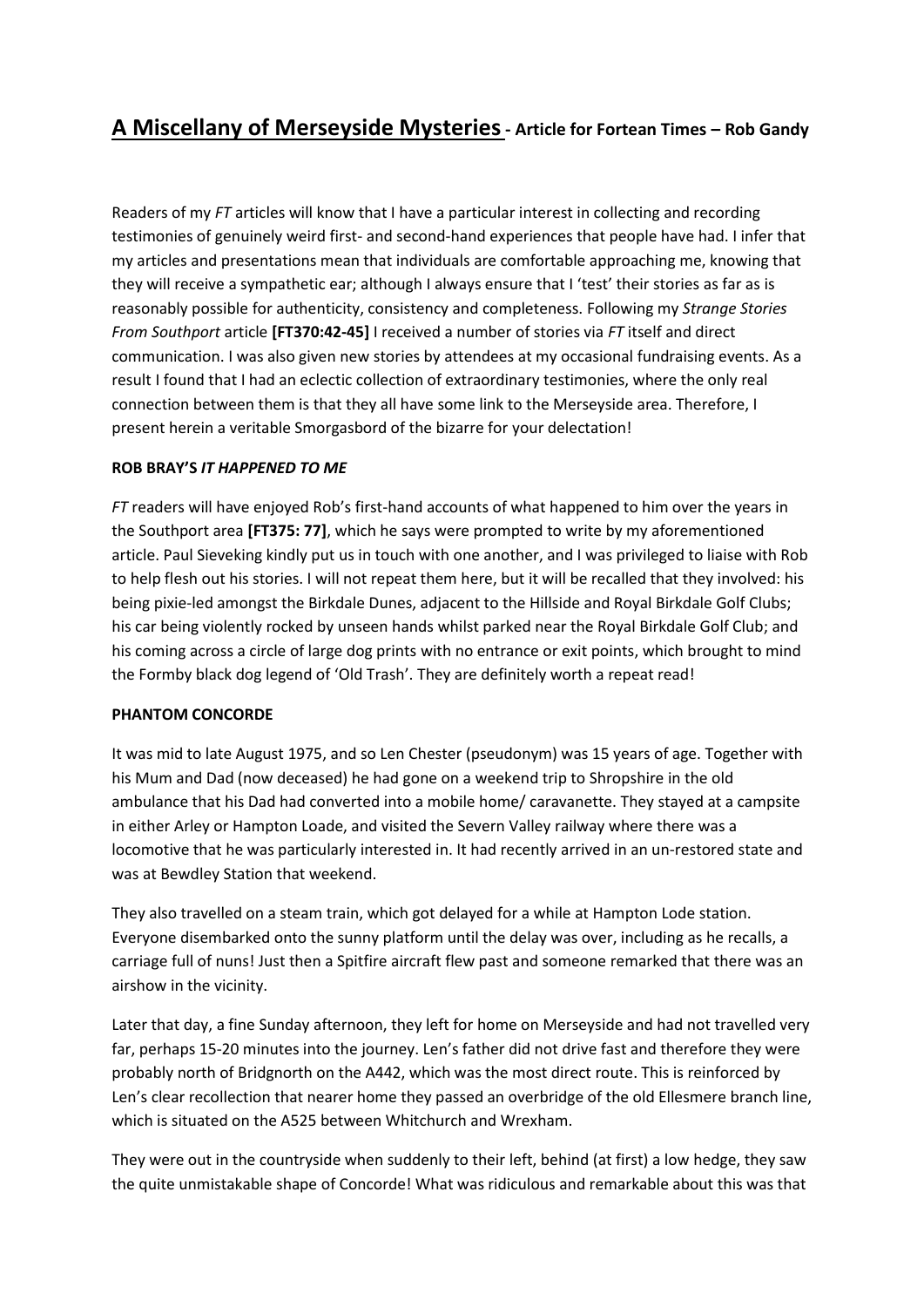its height, speed and angle made it appear that it had only just taken off (10 - 15 feet off the ground?)! (Len remembers that the undercarriage was still deployed, but he accepts that he may be filling gaps in his memory). This was strange enough in itself, but all three of the family commented that it was just an ordinary farmers' field that it had seemingly taken off from! Len is very clear about this fact because what struck them all as being very odd was that they were not near any airfield. Len recalls that Concorde was parallel to them, also heading north, and about 100 yards away. He cannot remember if they heard any noise from it or not, which would have been expected given the close proximity; but this might just be his memory. The airplane disappeared from view behind hedges and trees as they continued up the road, and was then nowhere to be seen.

Len has tried to rationalise this event over the years. Maybe it was part of the airshow that had been suggested (although spotting a flying Spitfire does not automatically mean that it *is* part of an airshow)? But then why was it so close to the ground? Enquiries have ascertained that Concorde was not involved at the Cosford Air Show, the main large airshow in that area; indeed, advice is that there probably wasn't a Cosford show in 1975! Concorde only flew at two Cosford shows, which were in 1986 and 1987<sup>1</sup>. Maybe it was taking off from an airstrip which was in the Severn valley beyond the field? But no other airstrip can be found anywhere near there that would be capable of accommodating Concorde, which required a runway that could handle a Boeing 747 jumbo jet<sup>2</sup>. Maybe it was on a normal flight but was experiencing trouble, and had to fly very low for a period? But, if the airplane was experiencing some such trouble in its flight then it would be anticipated that it would have made the national press later. Maybe it was something else altogether? But on this point Len has no doubt in his mind: it was unmistakably a Concorde! Therefore this episode must be filed as both 'strange' and 'unsolved'.

#### **THE GOOD REVEREND HAYES**

In the 1970s, St Thomas's church in Melling used to have an elderly vicar called Reverend Hayes, who was probably aged in his 80s. He was readily recognised by his hats and cassocks. Reverend Hayes was having problems with the petrol mower used for maintaining the church grounds and the father of Jeff and Glen Preston (pseudonyms) was asked to check it over and repair it. Unfortunately their father was a little lax in dealing with the mower and was then admitted to hospital.

On his discharge, their father found himself walking up the long footpath between Rock Lane and Waddicar Lane, known locally as 'The Pads', towards St Thomas's. The footpath is about 700 yards long with a clear view, and it was at this point that he saw Reverend Hayes walking towards him, wearing his distinctive attire. Feeling embarrassed that he had not sorted out the mower the father dipped his head down, so as to appear not to have seen the reverend. But when he looked up the reverend was nowhere in sight, and there were no turn-offs for him to have left the path by! The father was completely flummoxed by this turn of events. But he was more confused when he got home and was told that the reverend had died three weeks previously while the father was in hospital.......

### **GATEHOUSE GHOST**

Mrs Jones (pseudonym) of Southport regularly travelled by bus between Liverpool and Southport. Back in the late Spring of 2010 Mrs Jones, a very sprightly 70-year old, was on her way home to Southport and upstairs on a double-decker. She had collected her grandchildren from school and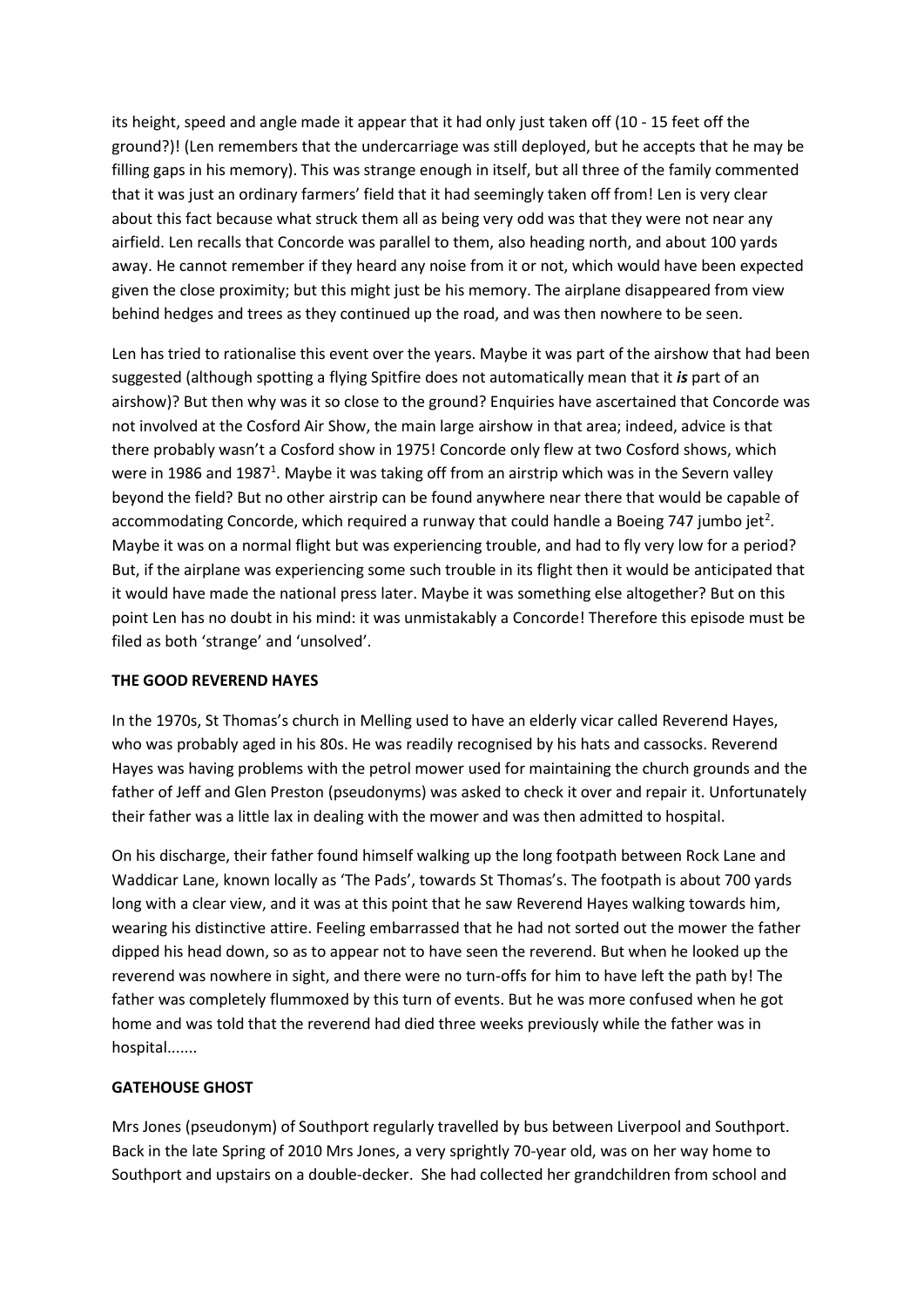delivered them safely to their mother, and therefore caught the bus home around 4.00 – 4.10pm. It was about 15 to 20 minutes into the journey, and the weather was good, when the bus was on the long stretch of road (the A565) through Ince Woods passing the gatehouse of what is now a care home. She looked in through the upstairs window of the gatehouse and clearly saw the white figure of an old woman, who appeared to be sat at a spinning wheel or loom! The bus was travelling at what she considers to be about 35 mph, but she is certain of what she saw. This was reinforced by the fact that a few weeks later she saw the same vision, again whilst passing on the bus. In fact Mrs Jones has seen this apparition about four times in total. Mrs Jones accepts that prior to the first sighting she had heard schoolchildren on the bus asking each other if they had seen 'the ghost', and that this was probably what encouraged her to look into the gatehouse. She dismisses the possibility of suggestion and that it was an optical illusion because she has frequently passed the gatehouse around the same time, and an optical illusion would almost certainly be regularly repeated. This was not the case and she recalls the clarity of the image of the old woman. She added that the lady wore a white hat and she could also see a white pinafore covering her chest, (perhaps as a maid may have worn).

#### **YET ANOTHER BOLD STREET TIME SLIP!**

John Moonan of Wirral tells a story about a fellow Music Technology student at Liverpool Community College from back in October 2005, when they were both 22 years of age. That morning, while John and colleagues were waiting in class, Paul arrived for the lesson looking quite shaken. He explained that around 8.30am he had been about to cross Ranelagh Street/ Hanover Street, at the top of Church Street, ready to walk up Bold Street. It was cold and raining, and he was looking down at the pavement as he had no umbrella or hood. It was then that he heard the sound of a horse and cart. He looked up to see a very old horse and cart crossing his path and carrying passengers dressed in Victorian-style dress; the surroundings were also different, and consistent with that era. His immediate reaction was to presume that he had stumbled into a filming location, and so hurried a little bit further up Bold Street, again looking at the ground because of the weather. When he reached the steps on the left, he paused briefly and turned back to look if he could see anyone filming. But everything appeared normal again and there was no sign of the horse and cart or period clothing and surroundings. There was certainly no film crew. Everything was as normal.

Paul's very shaken demeanour was such that another fellow student decided to search for similar stories. This resulted in him finding other accounts of similar 'time-slip' sightings on Bold Street, of which there are many examples. Readers interested in finding out more about such instances should refer to: **FT126:9**, *[http://www.parascience.org.uk/PDFs/Time%20Slips.pdf,](http://www.parascience.org.uk/PDFs/Time%20Slips.pdf)* and *[https://exemplore.com/paranormal/The-Liverpool-Time-Slips-The-True-Story-Of-Mysterious-](https://exemplore.com/paranormal/The-Liverpool-Time-Slips-The-True-Story-Of-Mysterious-Occurences-In-Bold-Street)[Occurences-In-Bold-Street](https://exemplore.com/paranormal/The-Liverpool-Time-Slips-The-True-Story-Of-Mysterious-Occurences-In-Bold-Street)*.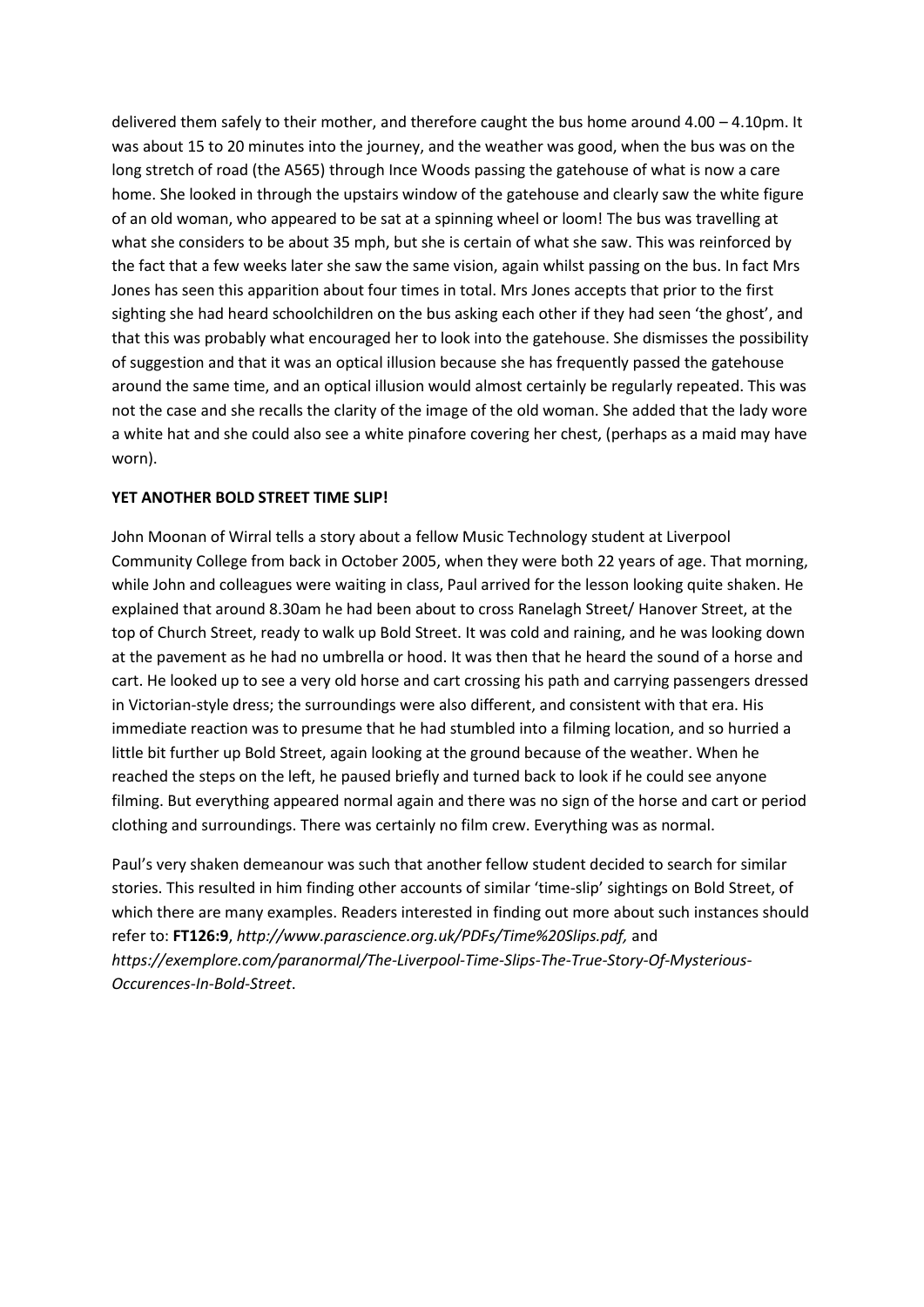#### **GEORGES DOCK BUILDING GHOST STORY**

I came across the following story when undertaking research for *Uneasy Riders* **[FT358:42-47]**. It was subsequently published in *The Ghost Club Journal* 3 , because it did not fit with any potential *FT*  articles that I was preparing at that time. Given that it relates to the centre of Liverpool I am repeating it here. My source was Peter Bishop, who had worked with Mersey Tunnels for 30 years up to 2013, rising from Technician to Acting Assistant Engineering Manager. It was Peter who kindly gave me details of police interactions with phantom hitchhikers in the Kingsway (Wallasey) Mersey Tunnel. He then mentioned this ghost story, which he considered to be genuine:

*There is an area in the basement of the Georges Dock Building which was nicknamed the 'bedroom passage' on account of its being where Air Raid Precaution (ARP) wardens would sleep in between their round-the-clock shifts. The 190 feet tall Georges Dock Building was one of the highest buildings in Liverpool during World War II, strategically placed near the docks, and therefore ARP wardens would climb to the top and watch for incoming German bombers.* 

*Today the area bears no trace of its former use and simply hosts enclosures with computer equipment and associated work spaces and passageways. However, according to two of Peter's most trusted Mersey Tunnel staff – one a Tunnel Control Engineer and one an Inspector of Works - they each independently encountered an ARP warden when down in this area. The events were about three years apart, and in essence the stories they told were the same. They had each been walking down the corridor in the late evening, when a man came towards them. The Inspector of Works said that at first he thought that it was just one of the maintenance staff. He then noticed that the man was wearing a great coat and carrying a metal helmet, with binoculars and a torch. As they passed in the passage, the man said 'All is quiet tonight. Gerry has stayed home'. It was only at this point that the strangeness of the situation struck home, and each witness turned to see the phantom disappear through the next airlock door.*

*What is clear is that the phantom actually spoke to the two witnesses, or they both imagined that they heard someone speak. Both witnesses are down-to-earth characters, neither given to romancing - or believing in ghosts. Peter has known them for many years and provided their names. He vouched for their honesty and their believing that they had had genuine inexplicable experiences.*

#### **HAUNTED RADIO STATION**

I was interviewed by broadcaster/journalist Howard Hughes for his excellent radio programme *The Unexplained<sup>4</sup>* on Talk Radio on 30<sup>th</sup> September 2018. I was talking about phantom hitchhikers and road ghosts, primarily in the Halsall Moss area between Southport and Ormskirk. Much to my surprise and delight Howard said that he grew up in that area, in Formby, and always found the Moss to be quite disconcerting, particularly at night. He then mentioned, as an aside, that he used to work for the local Radio City, which is based in St John's Beacon<sup>5</sup> in the middle of Liverpool. One night he was going around the station on some errand or other when he saw before him what looked like a caretaker in a 1960s-style cloth coat and cap with heavy duty black boots. He saw him clearly and took in his appearance; but then the 'caretaker' simply vanished! Naturally disturbed by this event he went to find his colleague, who on looking at Howard's face said 'So you've seen him then?' Apparently this phantom had been seen by many people at the station, and the general theory was that it was the ghost of an old (unnamed) worker who 'checks' on the building. There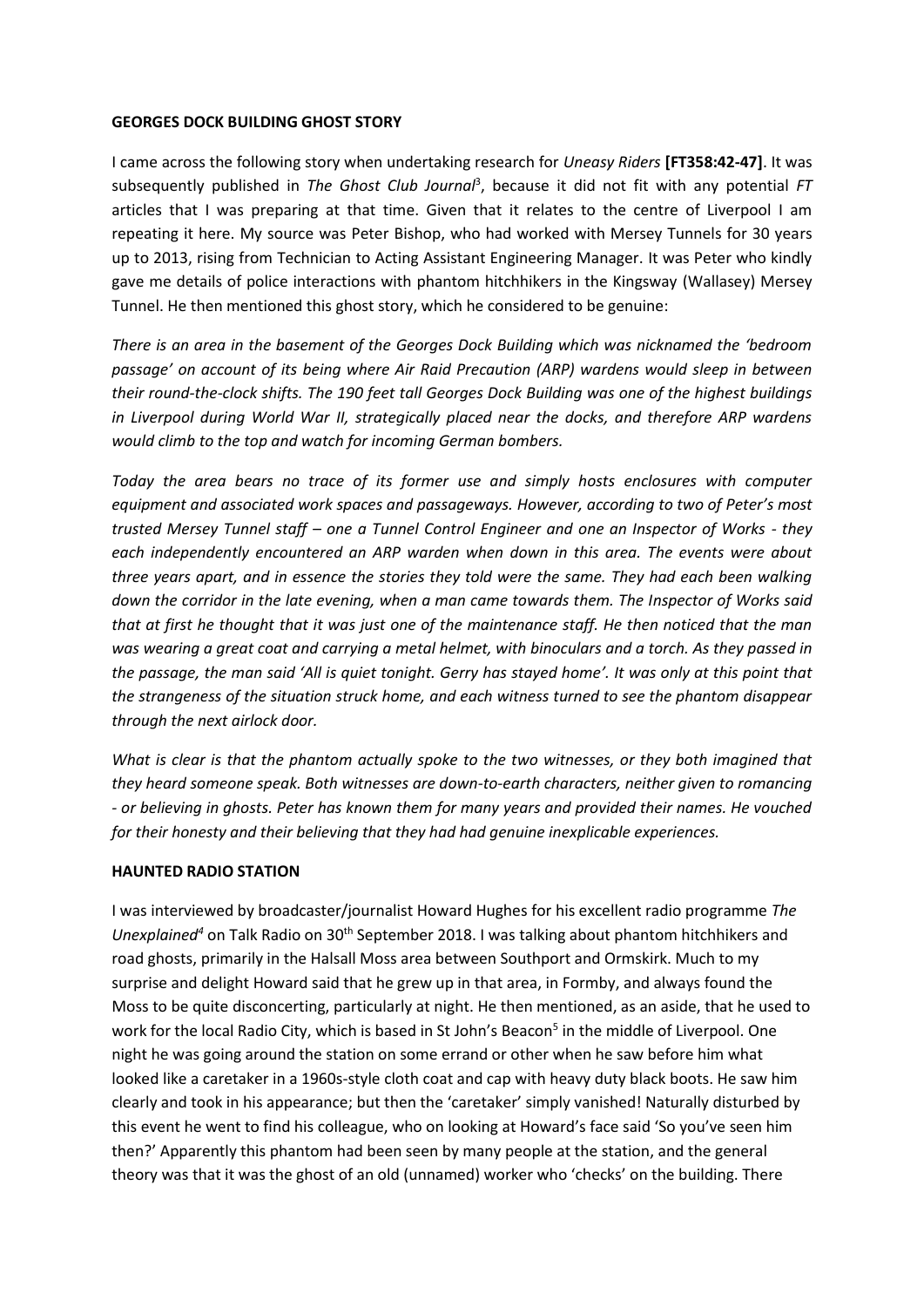was never a feeling of malevolence. Howard thinks that probably everyone at Radio City knows of the ghost in the tower, but there is a general reluctance to speak about it.

## **FURTHER TALES OF THE OLD MAN OF HALSALL MOSS**

In *Strange Stories From Southport* **[FT370:42-45]** I provided details of three more phantom hitchhiker/ road ghost stories from around the Halsall Moss area, referring to them as cases I, J & K, so that they fitted with those (A to H) in the original article **[FT328:32-39]**. Therefore, I am delighted to provide new cases L & M below!

# **CASE L: THE SOLID SILHOUETTE**

Mr N is a 51-year old specialist motorcycle courier who covers large areas of Merseyside and Lancashire. It was 12.30am – 12.45am one weekday night in September 2018 when he was on duty and riding through the Westhead area of Ormskirk, heading south towards Junction 1 of the M58 motorway. The weather was clear, but it was very cold, with the temperature down to about 4°C or 5°C. His route therefore took him down Lyelake Lane, which has open farmers' fields on either side. He was approaching the sharp left bend in the lane, at the junction with Latham Road (which is to the right), and therefore kept to between 20mph and 30mph. Just as he arrived at the bend he noticed a figure standing at the side of the road to his left; he was very close when he saw it because he was concentrating on the road and it hadn't been picked up in his headlights (possibly because of the nature of the bend).

He describes the figure as being like a solid silhouette of average height; but he couldn't tell if it was male or female. But when he looked in his rear-view mirrors to check what he had seen, there was nobody there! He immediately said to himself that 'Something's wrong here!' but he couldn't stop to further verify things, given his timetable and responsibilities. But he was very disturbed by the apparition, and its nature, and admits that he 'freaked out for the rest of the shift'. Now Mr N goes past this bend in Lyelake Lane very regularly, possibly twice a shift, so he is entirely familiar with it. He has checked and there is nothing there that could produce such a lifelike image, and he has never seen anything similar on any other journey. He considers himself to be very rational and knows that he saw something that night; but he cannot explain what he saw.

# **CASE M: A TALKING PHANTOM HITCHHIKER**

One night in August 1983 27-year old Mr M left his home in Crosby to pick up his wife from work in Southport. He was driving alone in his Austin Allegro along the Coastal Road, which links Ainsdale to Southport. It was around 11.30pm and raining heavily, and so Mr M was concentrating on his driving. He was about 300 yards past the Pontins roundabout with Shore Road, when in his headlights to his left he spotted a man thumbing to hitch a lift, standing right on the edge of the road. Mr M pulled over and wound the passenger side window down, saying that he could drop the man off in the centre of Southport. The man was wearing a parka-type coat and was soaking wet, and wasn't carrying any bags. He had stubble on his face and dark eyes, and Mr M guessed that he was in his mid-30s. Although his behaviour was normal and calm, he had an expression that something was troubling him, which Mr M put down to him being out in such bad weather. He was quietly spoken, with a local Southport accent, and asked if he could bring his girlfriend with him into the car, to which Mr M agreed. Staying on the passenger side of the car, the man then stepped to its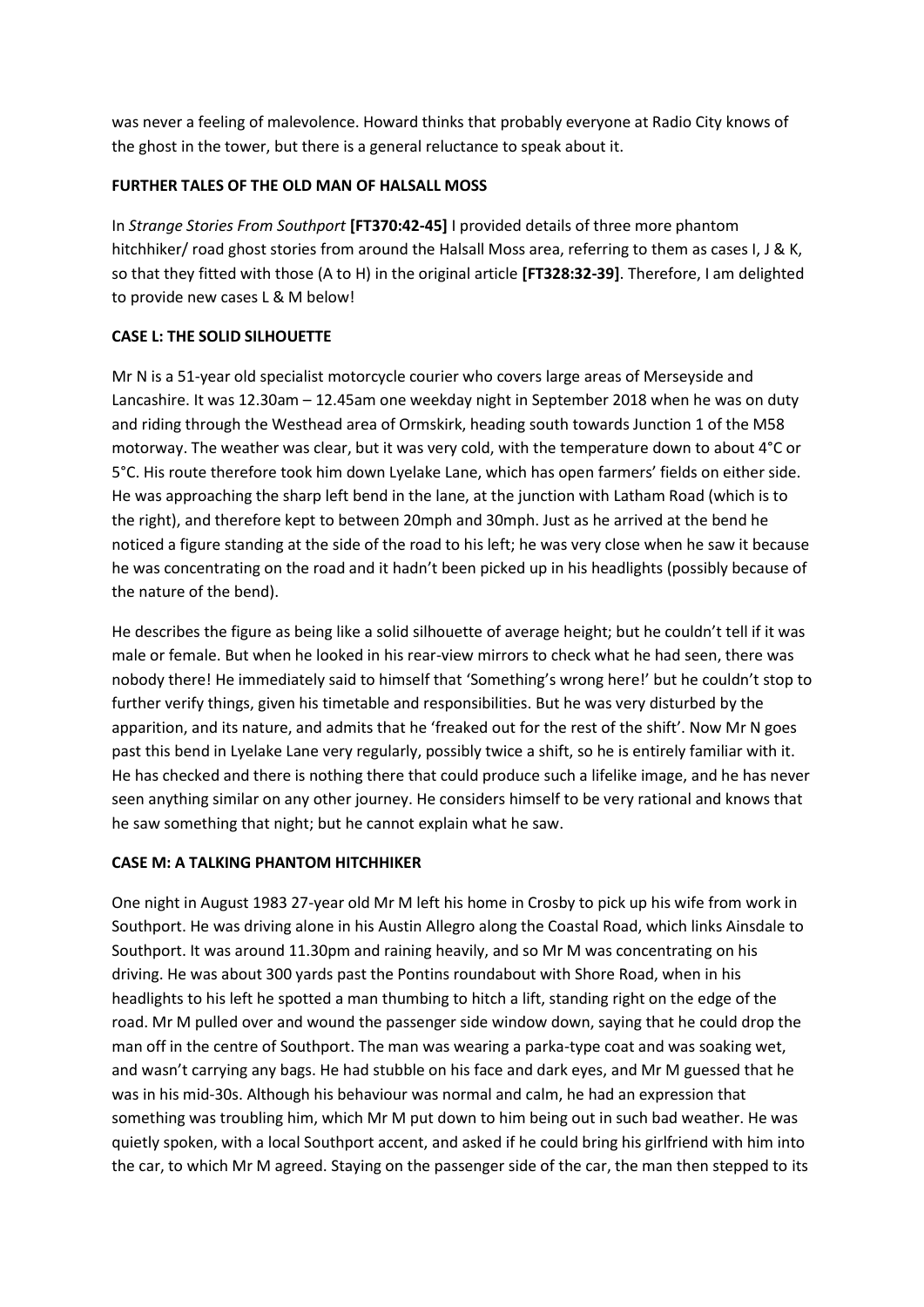rear without making a sound, although the heavy rain was making a lot of noise. Mr M then realised that the man was nowhere to be seen; and so he opened the driver's window and saw that there was nobody about. He then stepped out of the car for a couple of seconds and still could not see anybody. It took about 20 seconds for Mr M to realise that the man had completely disappeared, and that there was no sign of any girlfriend! The road at that point was edged with high sandhills and there was quite simply nowhere the man could have gone.

The whole episode took about two minutes, and Mr M felt completely befuddled and just thought it was strange that the man had just vanished. So he got back into his car and continued on his journey. When he arrived at where his wife worked he was told by both his wife and her work friends that he looked like he was in shock.

#### **SPITAL PHANTOM HITCHHIKER**

When I gave my charity talk about phantom hitchhikers and road ghosts at Tranmere Rovers Football Club on 8th November 2018 I asked the question about whether anyone in the audience was familiar with the phantom hitchhiker that was supposed to haunt Poulton Road just where it leaves the Poulton Lancelyn Estate. It is said that a young female has been seen late at night and on several occasions had entered a car before disappearing. Appearances peaked in the 1970s and 1980s<sup>6</sup>. I was particularly interested because the location is a couple of hundred yards from where I live **[FT358:42-47]**, and because my eldest son remembers the story being told when he was at senior school in the 1990s.

After the event I was approached by a married couple who were both ex-police officers. They told me that there was definitely a story about a female phantom hitchhiker in Spital. However, this was situated on the bridge across the Birkenhead to Chester railway at Spital Station; which is about one mile from the above location. They said that they had both been told about this when they started work at the local Bromborough Police Station in the 1980s. But they had never seen anything themselves, and they were not aware of anyone that had had such an experience.

Standing back for a moment it strikes me that I cannot find anyone who has actually seen this phantom, and that the location is variable (sometimes including the Dibbinsdale Bridge in Bromborough<sup>6</sup>, which is about a mile beyond the Poulton Road location). Also, it looks like every new police officer at Bromborough police station was told the story, which would undoubtedly mean that the story would then be widely disseminated amongst the local population. But this was just at the same time that Jan Harold Brunvand's classic *The Vanishing Hitchhiker<sup>7</sup>* was published, viz. 1981. The popularity of the book and the obvious consequence that it helped further disseminate the very urban legends that it describes, leads me to guess that someone at Bromborough police station either read the book, or picked up on its classic phantom hitchhiker story, and attached it to a nearby location so as to wind-up new police officers. Naturally I cannot prove that this was the case, but unless and until I get a genuine first (or second) hand testimony then this will be my suspicion.